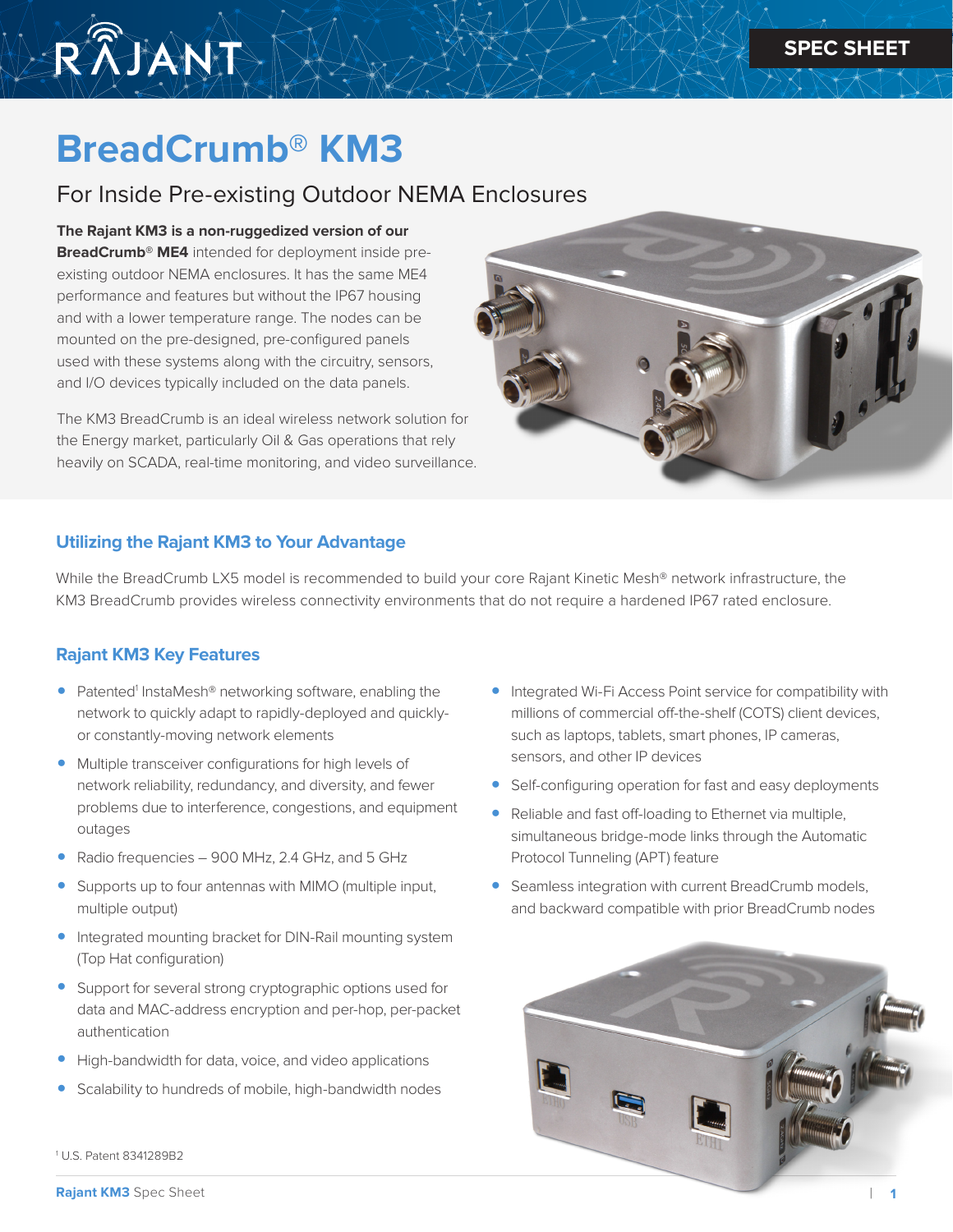| <b>Model</b>     | <b>Description</b>                                                                                                                           |
|------------------|----------------------------------------------------------------------------------------------------------------------------------------------|
| KM3-2409R        | KM3 with (1) 2.4 GHz, 300 Mbps and (1) 900 MHz, 65 Mbps transceivers; supports 3 antennas with 2.4 GHz<br>MIMO and 900 MHz SISO transceivers |
| <b>KM3-2450R</b> | KM3 with (1) 2.4 GHz, 300 Mbps and (1) 5 GHz, 300 Mbps transceivers; supports 4 antennas with 2.4 GHz<br>MIMO and 5 GHz MIMO transceivers    |

| <b>Wireless</b>                                | <b>900 MHz</b>                                  | <b>2.4 GHz</b>               | 5 GHz                                                                                                          |
|------------------------------------------------|-------------------------------------------------|------------------------------|----------------------------------------------------------------------------------------------------------------|
| <b>Antenna Connector</b>                       | (1) Type N Female                               | (2) Type N Female            | (2) Type N Female                                                                                              |
| Frequency <sup>2</sup>                         | $902 - 928$ MHz                                 | $2402 - 2494$ MHz            | U-NII-1: 5150 - 5250 MHz<br>U-NII-2A: 5250 - 5350 MHz<br>U-NII-2C: 5470 - 5725 MHz<br>U-NII-3: 5725 - 5850 MHz |
| <b>Modulation</b>                              | DSSS, CCK, OFDM                                 | DSSS, CCK, OFDM              | <b>OFDM</b>                                                                                                    |
| <b>Max. Physical</b><br><b>Layer Data Rate</b> | 65 Mbps (throughput varies)                     | 300 Mbps (throughput varies) | 300 Mbps (throughput varies)                                                                                   |
| Max. RF<br><b>Transmit Power<sup>3</sup></b>   | $30$ dBm $\pm$ 1 dB                             | $29$ dBm $\pm$ 2 dB          | $28$ dBm + $2$ dB                                                                                              |
| <b>Receive</b><br><b>Sensitivity</b>           | Varying between -96 dBm ±1 dB and -73 dBm ±2 dB |                              |                                                                                                                |

| <b>Network &amp; Security</b> |                                                                                                                                                                                                                                                                                                               |
|-------------------------------|---------------------------------------------------------------------------------------------------------------------------------------------------------------------------------------------------------------------------------------------------------------------------------------------------------------|
| <b>Network Functionality</b>  | VLAN and QoS support; Bridge; Gateway; DHCP; NAT and Port Forwarding; Automatic Protocol Tunneling (APT)                                                                                                                                                                                                      |
| <b>Security</b>               | Multiple cryptographic options, including NSA Suite B algorithms (implementation not certified); for informa-<br>tion on models with full Suite B certification, contact Rajant or your authorized Rajant partner.                                                                                            |
|                               | Separately configurable data and MAC address encryption via AES256-GCM, AES192-GCM, AES128-GCM,<br>AES256-CTR, AES192-CTR, AES128-CTR, XSalsa20, XSalsa20/12, and XSalsa20/8                                                                                                                                  |
|                               | Configurable per-hop, per-packet authentication between BreadCrumbs via AES256-GMAC, AES192-<br>GMAC, AES128-GMAC, HMAC-SHA512, HMAC-SHA384, HMAC-SHA256, HMAC-SHA224, HMAC-SHA1,<br>and Poly-1305-AES                                                                                                        |
|                               | Supports IEEE 802.11i: AES-CCMP and TKIP encryption, WPA-Personal/Enterprise, WPA2-Personal/Enter-<br>prise, 802.1x; 64/128-bit WEP; Access Control Lists; compatible with Layer-2 and Layer-3 client/server and<br>peer-to-peer security solutions; compatible with Harris SecNet 54 <sup>®</sup> encryption |

<sup>2</sup> Channel, frequency and bandwidth options vary based upon regional and local regulations and certifications.

<sup>3</sup> RF transmit power is governed by local regulations and varies by frequency.